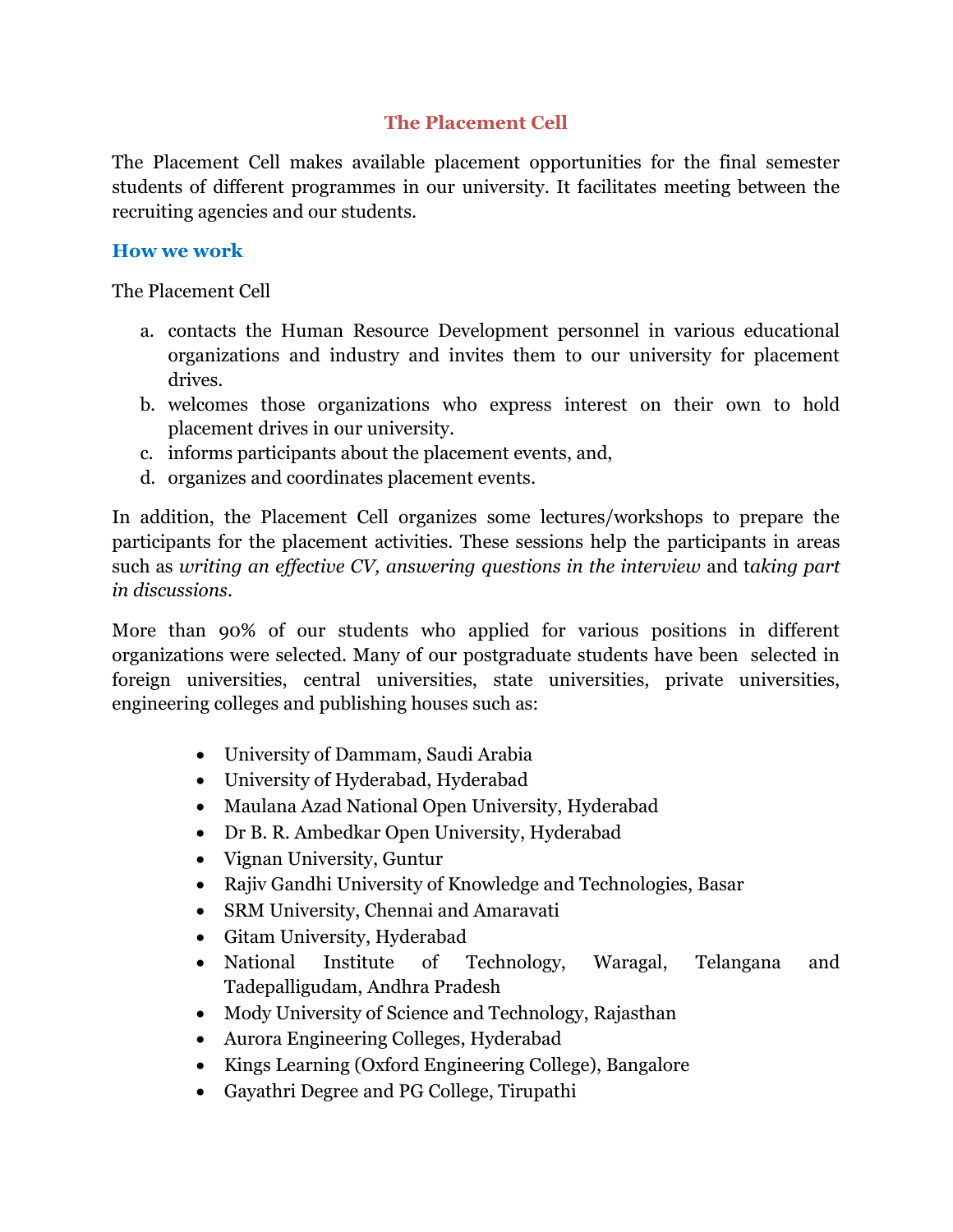- Sri Venkateshwara College of Engineering, Tirupathi
- Vardhaman College of Engineering, Hyderabad
- Viva Books, New Delhi

Our students pursing courses in the Department of Education have been selected in many international, national and local schoolssuch as:

- Epistoma Global School, Hyderabad
- Greenwood High School, Warangal
- Ignis Careers, Hyderabad
- Kalgidhar Trust Schools and Colleges, Punjab, Haryana and Rajasthan
- Little Scholar School, Hyderabad
- Oakridge International School, Hyderabad
- OI Play school, Hyderabad
- Saint MSG Glorious International School, Sirsa, Haryana
- Sancta Maria International School, Hyderabad
- Sri Chaitanya Educational Institutions, Hyderabad
- Teach for India, Hyderabad
- Velammal Educational Trust, Chennai
- Vikas The Concept School, Hyderabad
- Vikas Leadership School, Hyderabad
- VikasVidyaniketan, Hyderabad
- Voice 4 Girls, Hyderabad
- Westberry School, Hyderabad
- Era International School, Anantapur

Many media and communication houses have come to our campus to recruit our students from the Department of Media and Communication. Some of them are:

- Accendere Knowledge Management Services Private Limited, Hyderabad
- Aptara, Tiruvananthapuram
- As and When (Media and Communication), Hyderabad
- Bellwether Digital Media(P) Ltd. Hyderabad
- Janrise Advertising, Hyderabad
- Mobius, Chennai
- Saddahaq (VivenInfomedia), Bangalore
- Voxta Communication, Hyderabad
- Elogictech Solutions, Secunderabad